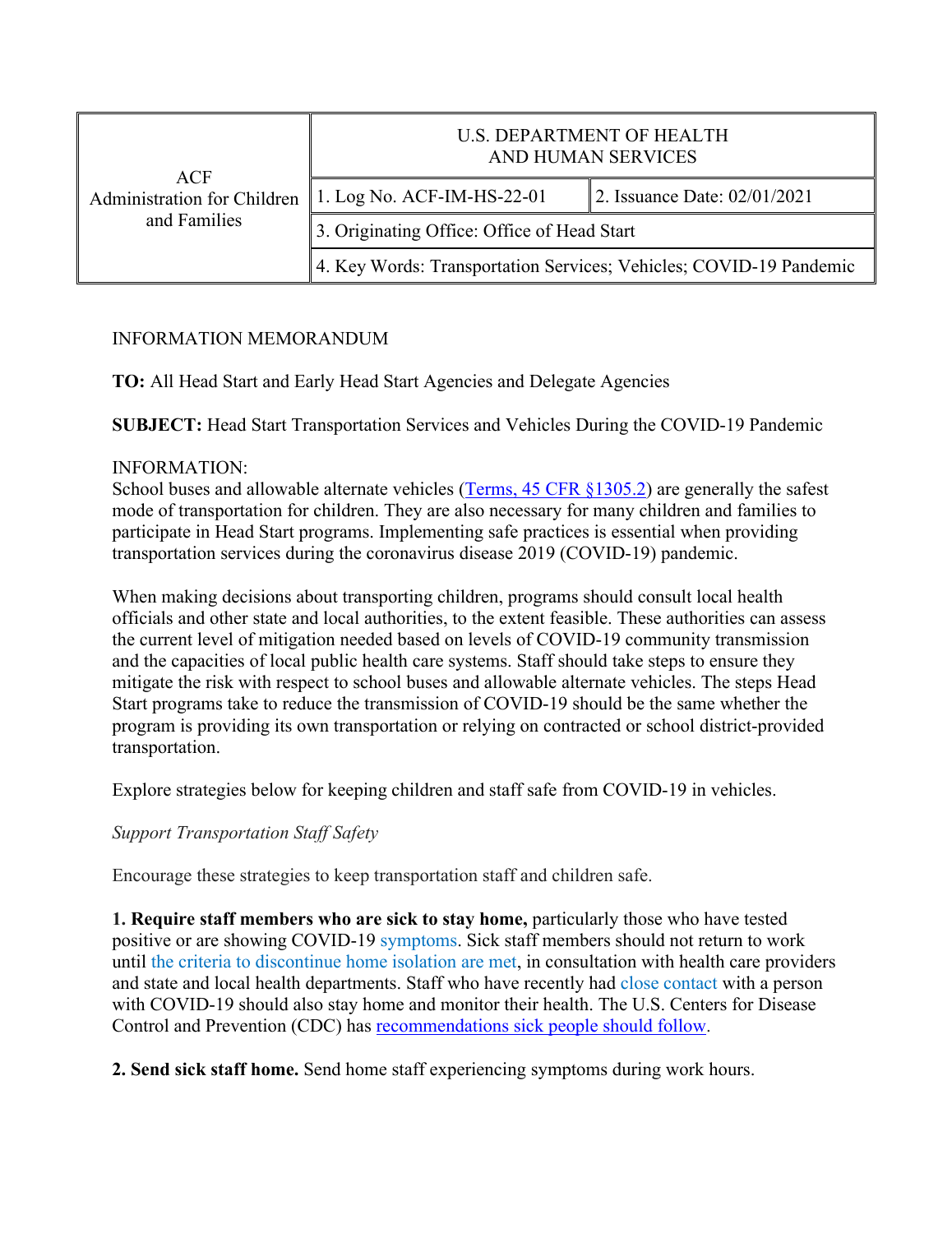**3. Wear masks.** Make [masks](https://www.cdc.gov/coronavirus/2019-ncov/prevent-getting-sick/diy-cloth-face-coverings.html) available and ensure their use. The CDC requires the use of masks by passengers over 2 years of age on public transport, including school buses, except for stated exemptions and exclusions. Vehicle operators and bus monitors must wear a mask unless they cannot safely wear one because of a disability as defined by the Americans with Disabilities Act (ADA) or when they are either eating or drinking.

Masks [should not be placed](https://www.cdc.gov/coronavirus/2019-ncov/prevent-getting-sick/about-face-coverings.html) on young children under age 2 or anyone who has trouble breathing or is unconscious, incapacitated, or otherwise unable to remove the mask without assistance. Children age 2 and up must wear a mask unless they are either eating or drinking; napping; cannot safely wear a mask because of a disability as defined by the Americans with Disabilities Act; or when a child's health care provider advises an alternative face covering to accommodate the child's special health care needs [\(Safety practices, 45 CFR §1302.47](https://eclkc.ohs.acf.hhs.gov/policy/45-cfr-chap-xiii/1302-47-safety-practices)**)**.

**4. Keep hands clean.** Make available and ensure the use of hand hygiene supplies, per CDC recommendations. Proper [hand hygiene](https://www.cdc.gov/handwashing/index.html) is an important infection control measure. Staff and children should wash their hands regularly with soap and water for at least 20 seconds. If soap and water are not readily available, use an alcohol-based hand sanitizer containing at least 60% alcohol. Supervise children when they use hand sanitizer to prevent ingestion.

- Key times to clean hands include:
	- o Before, during, and after preparing food or drinks
	- o Before and after eating or handling food
	- o After using the toilet
	- o After coming in contact with bodily fluid
	- o After blowing your nose, coughing, or sneezing
	- o After handling garbage
- · Additional times to clean hands include:
	- o Before and after work shifts
	- o Before and after work breaks
	- o After touching frequently touched surfaces, such as handrails
	- o After putting on, touching, or removing masks

## *Use of Head Start Vehicles to Provide Transportation Services for Children*

Encourage these strategies to ensure Head Start vehicles are safe places for transportation staff and children.

**1. Follow transportation strategies.** As described in the section above, make masks and hand washing supplies available. Encourage their use.

**2. Improve ventilation.** Keep vehicle windows open as much as is safe and weather and air quality allow.

**3. Conduct health checks.** Conduct a health check of all children and staff before they board the vehicle. Do not transport individuals with a fever of 100.4 F (38 C) or above or who show other signs of illness. Do not transport individuals who have been in close contact (within 6 feet) of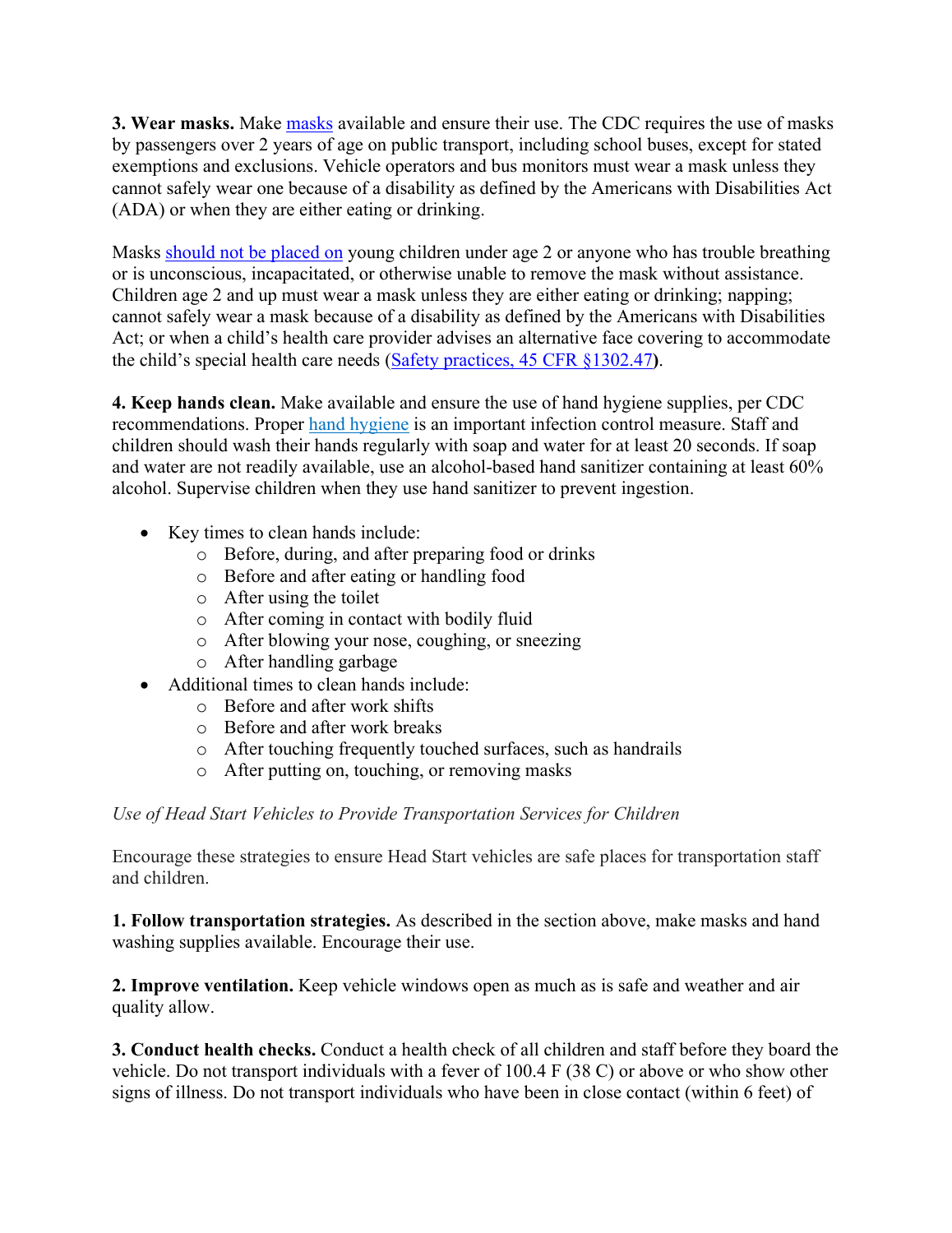someone who has tested positive for, or is showing symptoms of, COVID-19. Consider training and equipping bus monitors to use a non-contact thermometer.

**4. Distance children from each other.** The following suggestions will help reduce the amount of contact that children have with each other when riding in Head Start vehicles:

- · Load children into the back of the bus first to reduce contact.
- Position children as far apart as possible with one child per bench. If children are coming from the same home, they may sit together. Reroute or stagger bus runs, as needed, to keep group size small and minimize potential exposure between children.
- · If possible, keep class groups together on bus runs to minimize potential exposure between different groups of children.

**5. Help children understand physical distancing.** Use visible cues, such as stickers on the floors, to guide children and offer gentle prompts to help them understand the new protocols. Remember that some young children may not understand the need for physical distancing. They rely on adults for their safety and care.

**6. Wear gloves.** Staff should use gloves if touching surfaces contaminated by body fluids.

# *Clean Vehicles Between Each Use*

Programs should routinely clean vehicles at the end of each day. If a child or adult who rode the bus is reported to have tested positive for or has symptoms of COVID-19, clean and disinfect the bus before using it again.

- For hard and non-porous surfaces inside the vehicle (e.g., hard seats, arm rests, door handles, light and air controls, doors, windows), clean with detergent or soap and water if the surfaces are visibly dirty.
- · For seatbelts and other child safety restraints, programs must employ methods and products that are effective on COVID-19 and safe for use with the restraint system, particularly seatbelt webbing. Chlorine or ammonia-based solutions may cause deterioration of safety restraint components and cannot be used. For cleaning guidelines, consult the vehicle or restraint system manufacturer.
- For soft or porous surfaces (e.g., fabric seats), remove any visible contamination and clean with appropriate cleaners indicated for use on these surfaces.

Refer to the [CDC](https://www.cdc.gov/) for additional information around COVID-19 safety precautions, particularly:

- [Early Childhood Education and Child Care Programs](https://www.cdc.gov/coronavirus/2019-ncov/community/schools-childcare/child-care-guidance.html)
- [Mask Requirement](https://www.cdc.gov/coronavirus/2019-ncov/travelers/face-masks-public-transportation.html)
- [Cleaning Your Facility](https://www.cdc.gov/coronavirus/2019-ncov/community/disinfecting-building-facility.html)

Find relevant tips in the U.S. Department of Education [COVID-19 Handbook: Strategies for](https://www2.ed.gov/documents/coronavirus/reopening.pdf)  [Safely Reopening Elementary and Secondary Schools.](https://www2.ed.gov/documents/coronavirus/reopening.pdf)